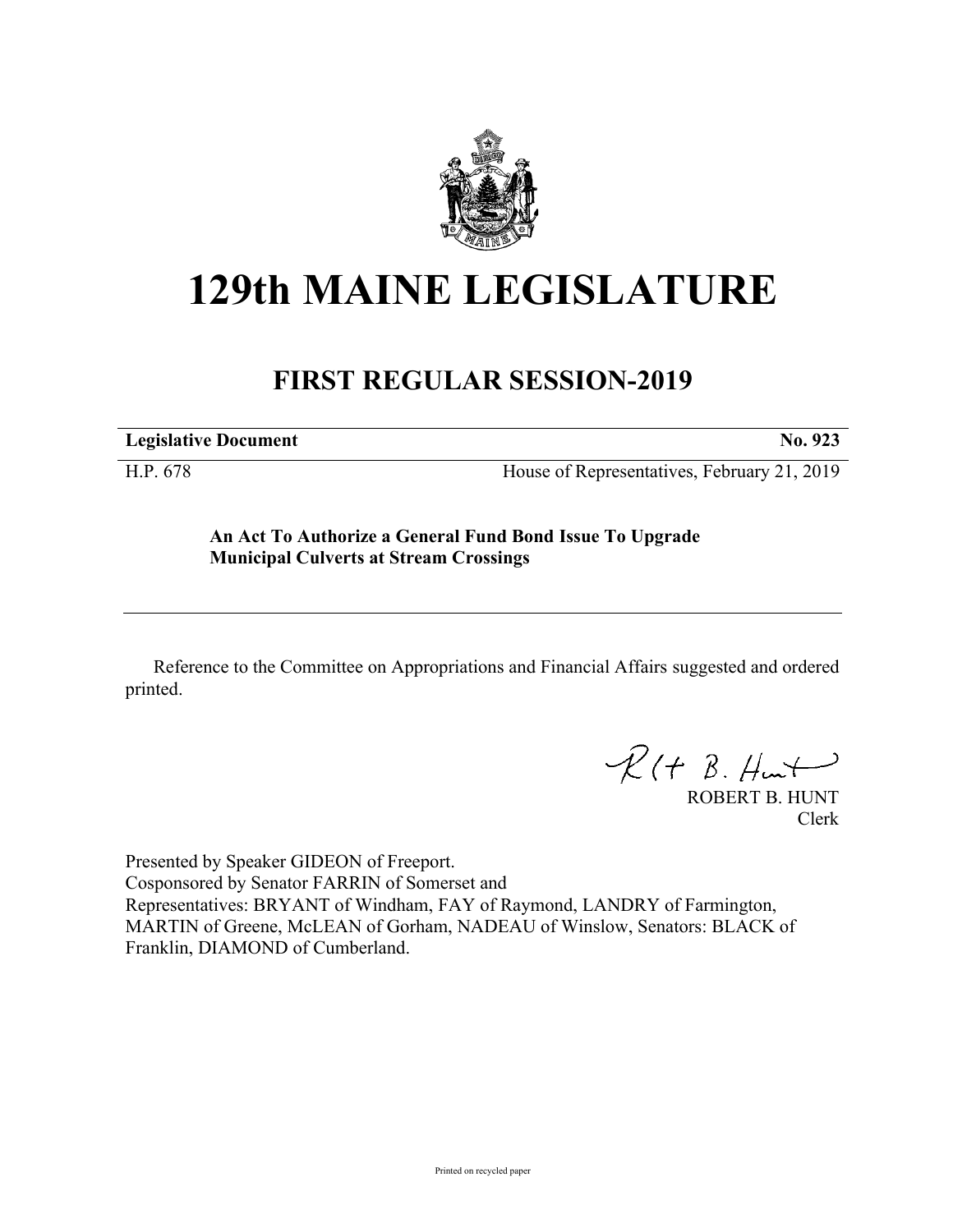**Preamble.** Two thirds of both Houses of the Legislature deeming it necessary in accordance with the Constitution of Maine, Article IX, Section 14 to authorize the issuance of bonds on behalf of the State of Maine to provide funds as described in this Act,

**Be it enacted by the People of the State of Maine as follows:**

 **Sec. 1. Authorization of bonds.** The Treasurer of State is authorized, under the direction of the Governor, to issue bonds in the name and on behalf of the State in an amount not exceeding \$5,000,000 for the purposes described in section 5 of this Act. The bonds are a pledge of the full faith and credit of the State. The bonds may not run for a period longer than 10 years from the date of the original issue of the bonds.

 **Sec. 2. Records of bonds issued; Treasurer of State.** The Treasurer of State shall ensure that an account of each bond is kept showing the number of the bond, the name of the successful bidder to whom sold, the amount received for the bond, the date of sale and the date when payable.

 **Sec. 3. Sale; how negotiated; proceeds appropriated.** The Treasurer of State may negotiate the sale of the bonds by direction of the Governor, but no bond may be loaned, pledged or hypothecated on behalf of the State. The proceeds of the sale of the bonds, which must be held by the Treasurer of State and paid by the Treasurer of State upon warrants drawn by the State Controller, are appropriated solely for the purposes set forth in this Act. Any unencumbered balances remaining at the completion of the project in this Act lapse to the Office of the Treasurer of State to be used for the retirement of general obligation bonds.

 **Sec. 4. Interest and debt retirement.** The Treasurer of State shall pay interest due or accruing on any bonds issued under this Act and all sums coming due for payment of bonds at maturity.

 **Sec. 5. Disbursement of bond proceeds from General Fund bond issue.**  The proceeds of the sale of the bonds authorized under this Act must be expended as designated in the following schedule under the direction and supervision of the agencies and entities set forth in this section.

- **ENVIRONMENTAL PROTECTION,**
- **DEPARTMENT OF**
- 

 Provides funds for a competitive grant program that matches local funding for the upgrade of municipal culverts at stream crossings in order to improve fish and wildlife habitats and increase community safety. Eligible project sponsors include local governments, municipal conservation commissions, soil and water conservation districts and private nonprofit organizations. A proposal for funding from an eligible project sponsor must include a map and summary of the proposed project, describing how it meets the following criteria: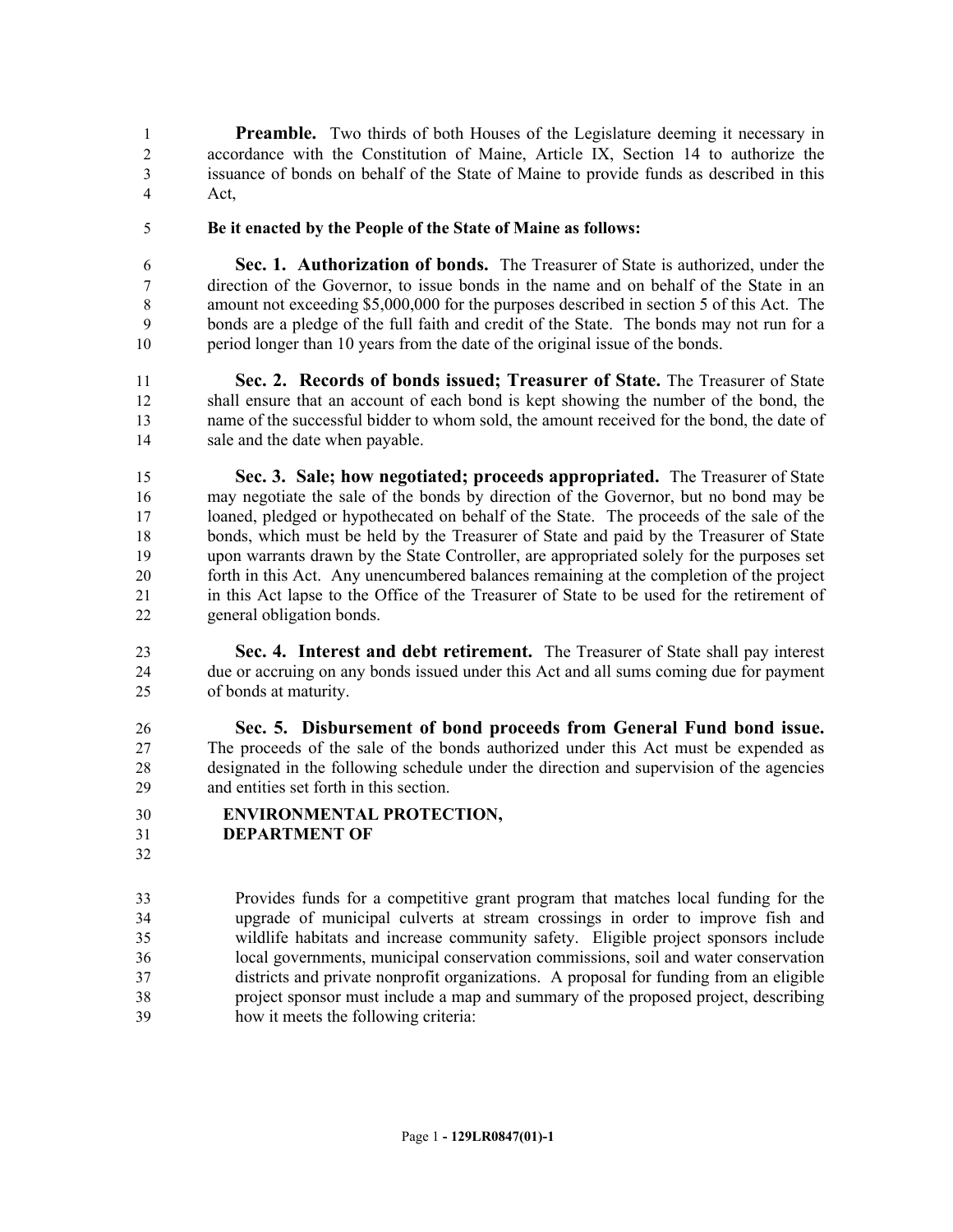- 1. Contribution to competitive grant program goals. The extent to which the proposed project allows communities to more effectively prepare for storm and flood events and advances the goals of restoring habitat for fish, including sea-run fish and native brook trout, and wildlife, including:
- A. The priority status of the culvert to be upgraded or replaced for native brook trout and sea-run fish restoration, based on available stream survey data, statewide prioritization for aquatic connectivity and presence in priority watersheds of salmon, alewives and other diadromous fishes;
- B. Confirmation that the culvert proposed for upgrade or replacement is on a municipal road, not a state road or private road;
- C. The extent to which the proposed project meets the Department of Environmental Protection's design standard of at least 1.2 times the stream's bankfull width, with a natural stream bottom or embedded structure, and meets or exceeds the Department of Transportation's 50-year flood standard;
- D. The degree of urgency of the proposed project, including whether a culvert is at high risk of failure due to age or location within a watershed or reach with high flood 17 risk or severe flood history; and
- E. The expected contribution to reducing the frequency or severity of flooding to upstream and downstream communities and improving storm water management within the proposed project area; and
- 2. Cost effectiveness. The extent to which the proposed project represents an efficient and cost-effective investment, including the proportion of total project funding that will be provided from other sources and the potential avoided costs associated with the proposed project. Funds may not be used to cover all of the costs associated with a proposed project.
- 
- 

## Total \$5,000,000

- **Sec. 6. Contingent upon ratification of bond issue.** Sections 1 to 5 do not become effective unless the people of the State ratify the issuance of the bonds as set forth in this Act.
- **Sec. 7. Appropriation balances at year-end.** At the end of each fiscal year, all unencumbered appropriation balances representing state money carry forward. Bond proceeds that have not been expended within 10 years after the date of the sale of the bonds lapse to the Office of the Treasurer of State to be used for the retirement of general obligation bonds.
- **Sec. 8. Bonds authorized but not issued.** Any bonds authorized but not issued within 5 years of ratification of this Act are deauthorized and may not be issued, except that the Legislature may, within 2 years after the expiration of that 5-year period, extend the period for issuing any remaining unissued bonds for an additional amount of time not to exceed 5 years.